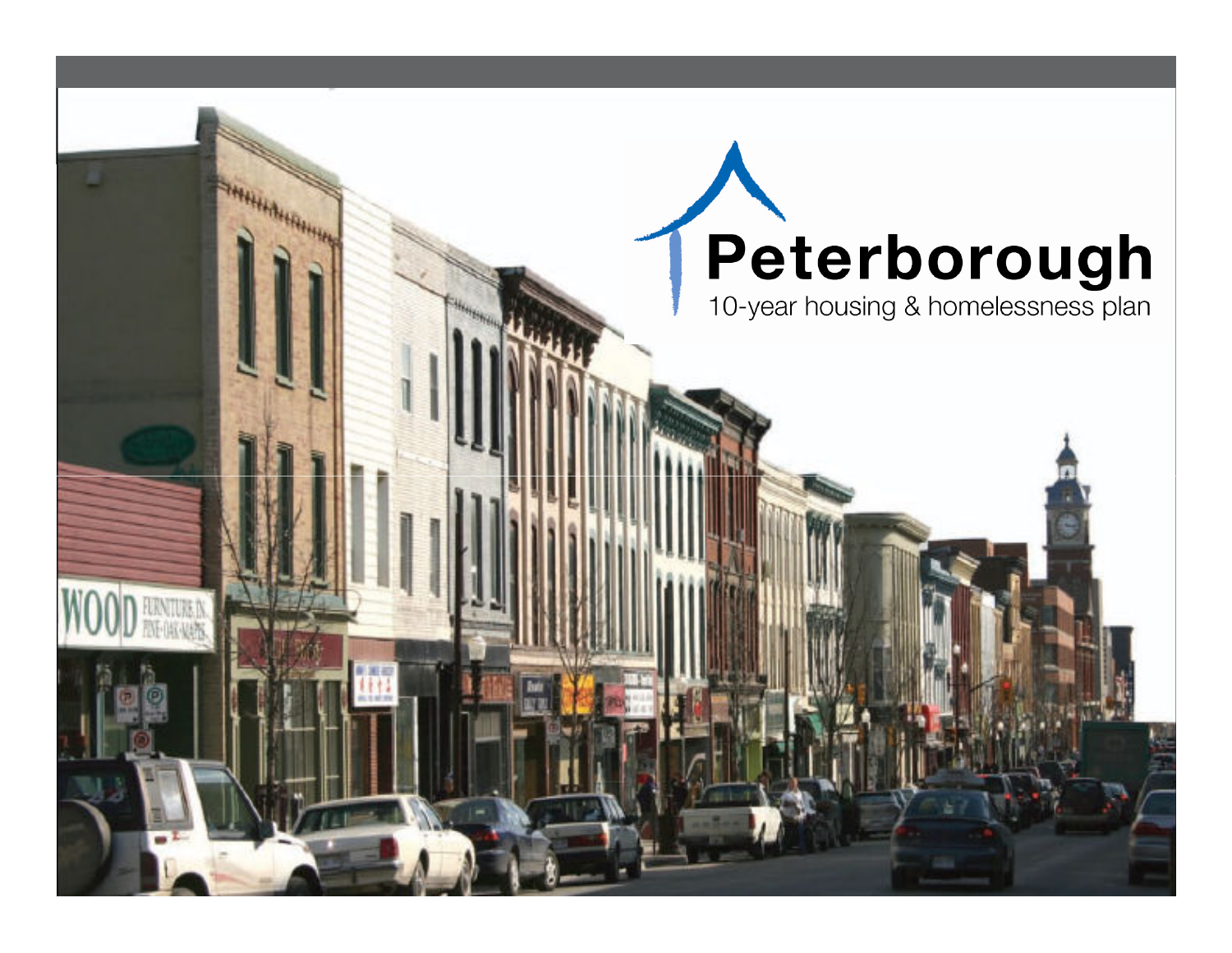

#### Background and Process **Why have a Plan?**

- Multiple housing and homelessness programs and services
- Changing needs and demographics in City and **County**
- Increasing engagement of community partners
- Provincial direction set out in legislation
- 10-year Plan with a focus on actions in the next 5 years

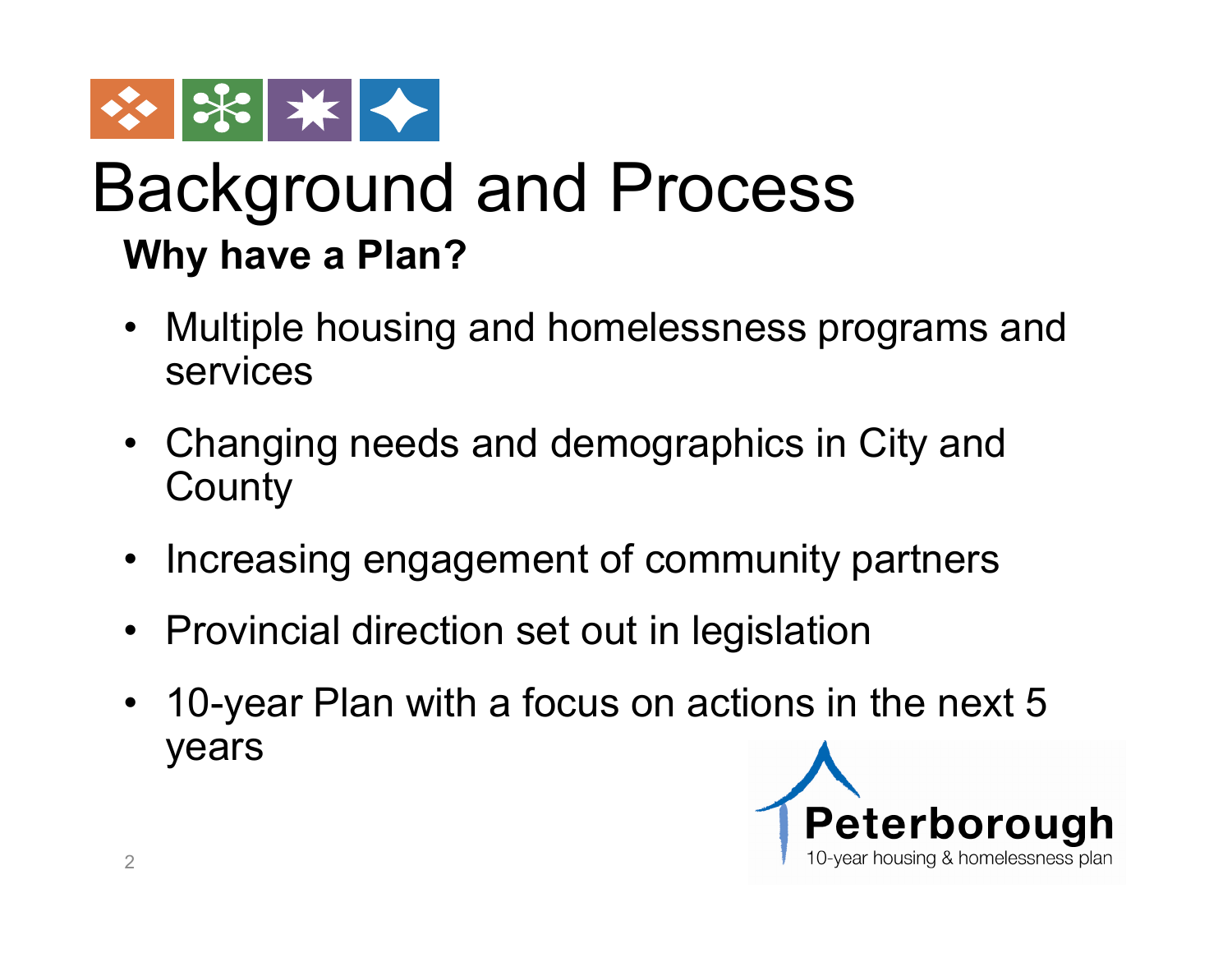#### Homelessness and Housing Continuum

| Shelters and                                               | <b>Rental Housing</b>   |            |         | <b>Market Home</b> |  |
|------------------------------------------------------------|-------------------------|------------|---------|--------------------|--|
| Street Outreach                                            | Rooming                 | Social and | Private | Ownership          |  |
|                                                            | Houses.                 | Affordable |         |                    |  |
|                                                            | <b>Transitional and</b> |            |         |                    |  |
|                                                            | Supportive              |            |         |                    |  |
| 1. Providing People-Centred Services                       |                         |            |         |                    |  |
| 2. Creating Housing Affordability                          |                         |            |         |                    |  |
| 3. Preventing Homelessness and Promoting Housing Stability |                         |            |         |                    |  |
| 4. Transitioning Out of Homelessness                       |                         |            |         |                    |  |

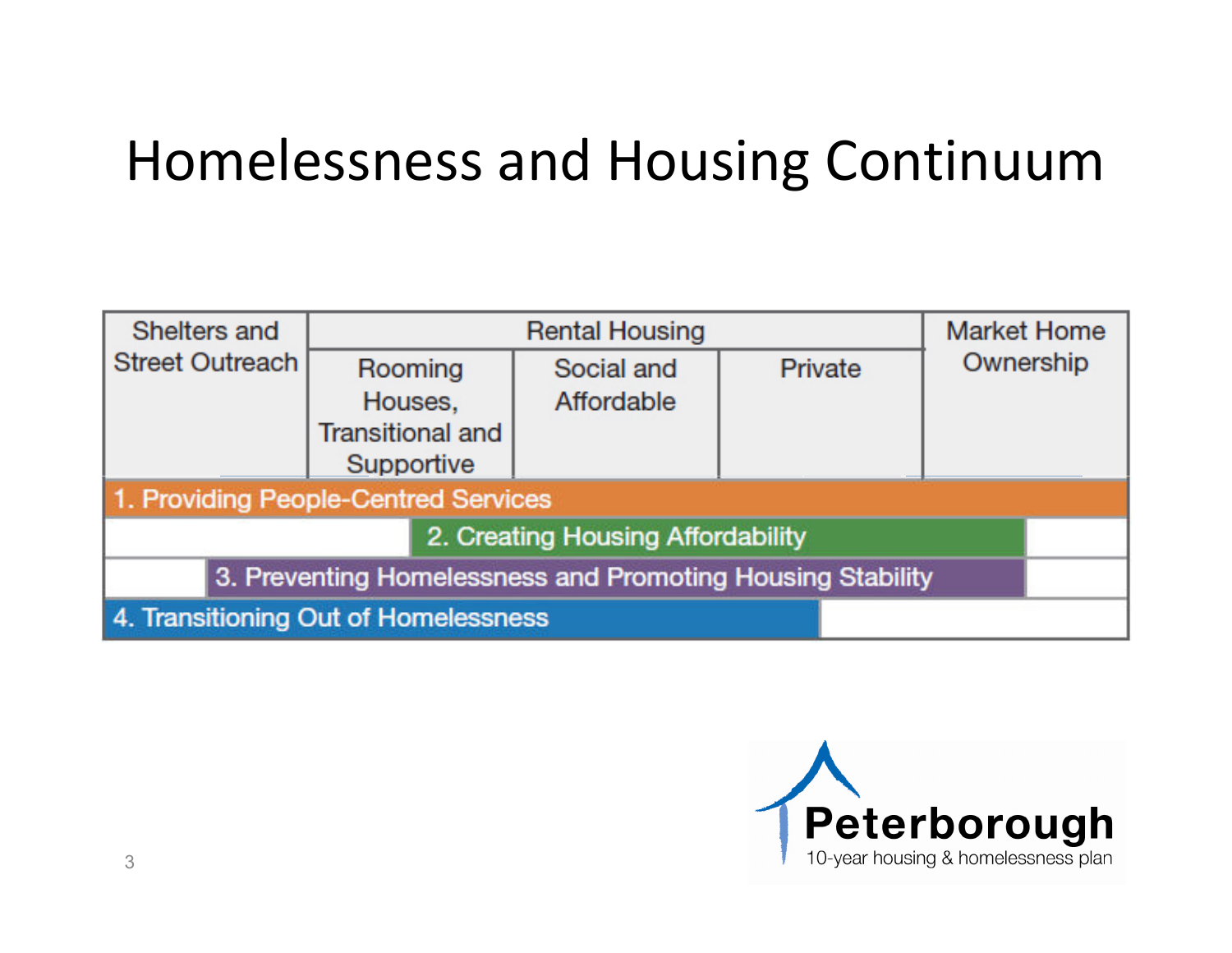

# Background and Process

- Research into recent municipal actions, local organizations and previous reports/studies
- Project Team and Steering Committee of City, County and Township staff
- Four themes suggested by:
	- Needs Assessment findings and results
	- Community consultation and key informant interviews

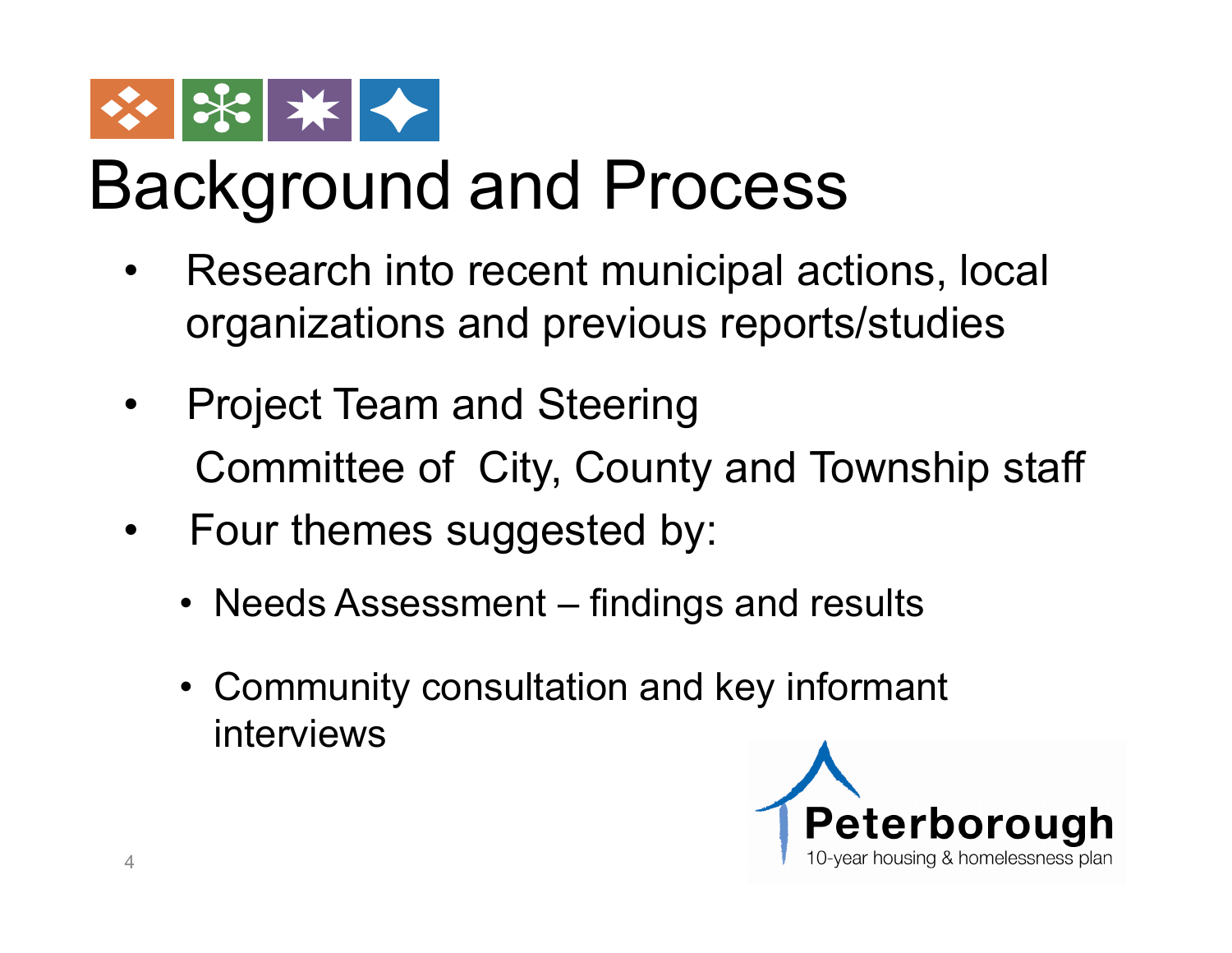

# **Timeline**

| <b>Task</b>                                                   | <b>Dates</b>                  |  |
|---------------------------------------------------------------|-------------------------------|--|
| Initial Community Consultation and<br><b>Needs Assessment</b> | November 2012 to January 2013 |  |
| "What We Heard" Forum                                         | February 2013                 |  |
| <b>Developed Draft Plan</b>                                   | March 2013 to May 2013        |  |
| <b>Community Consultation on Draft Plan</b>                   | <b>June 2013</b>              |  |
| Draft Plan to City and County Council                         | <b>June 2013</b>              |  |
| Draft Plan to Ministry of Municipal Affairs<br>and Housing    | <b>June 2013</b>              |  |
| <b>Public Information Session on Final Plan</b>               | October 2013                  |  |
| <b>Final Plan to City Council</b>                             | November 2013                 |  |

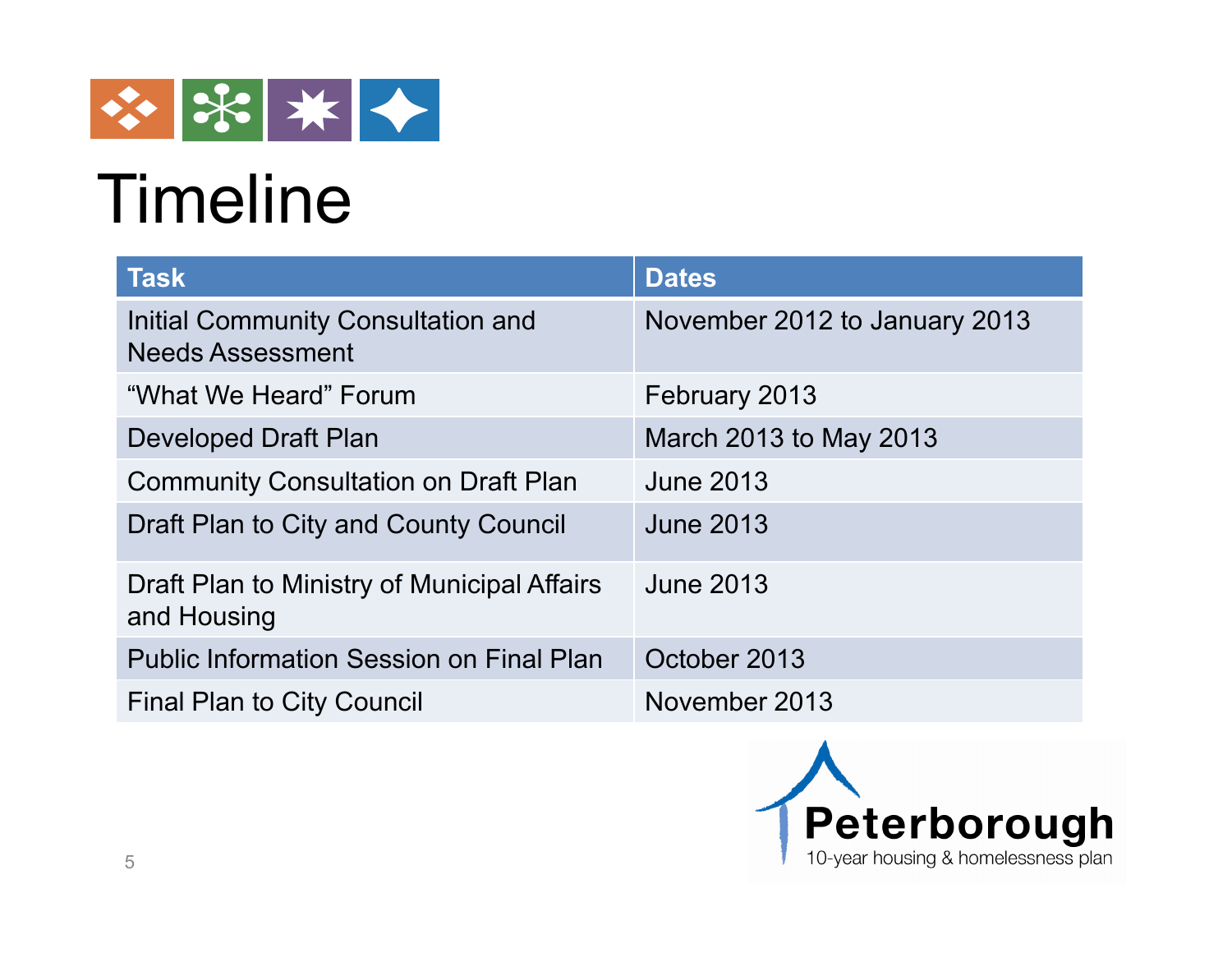

## Consultation Process

• Goal: To gain an understanding of housing and homeless-related services in Peterborough from many perspectives



Service Provider Roundtable



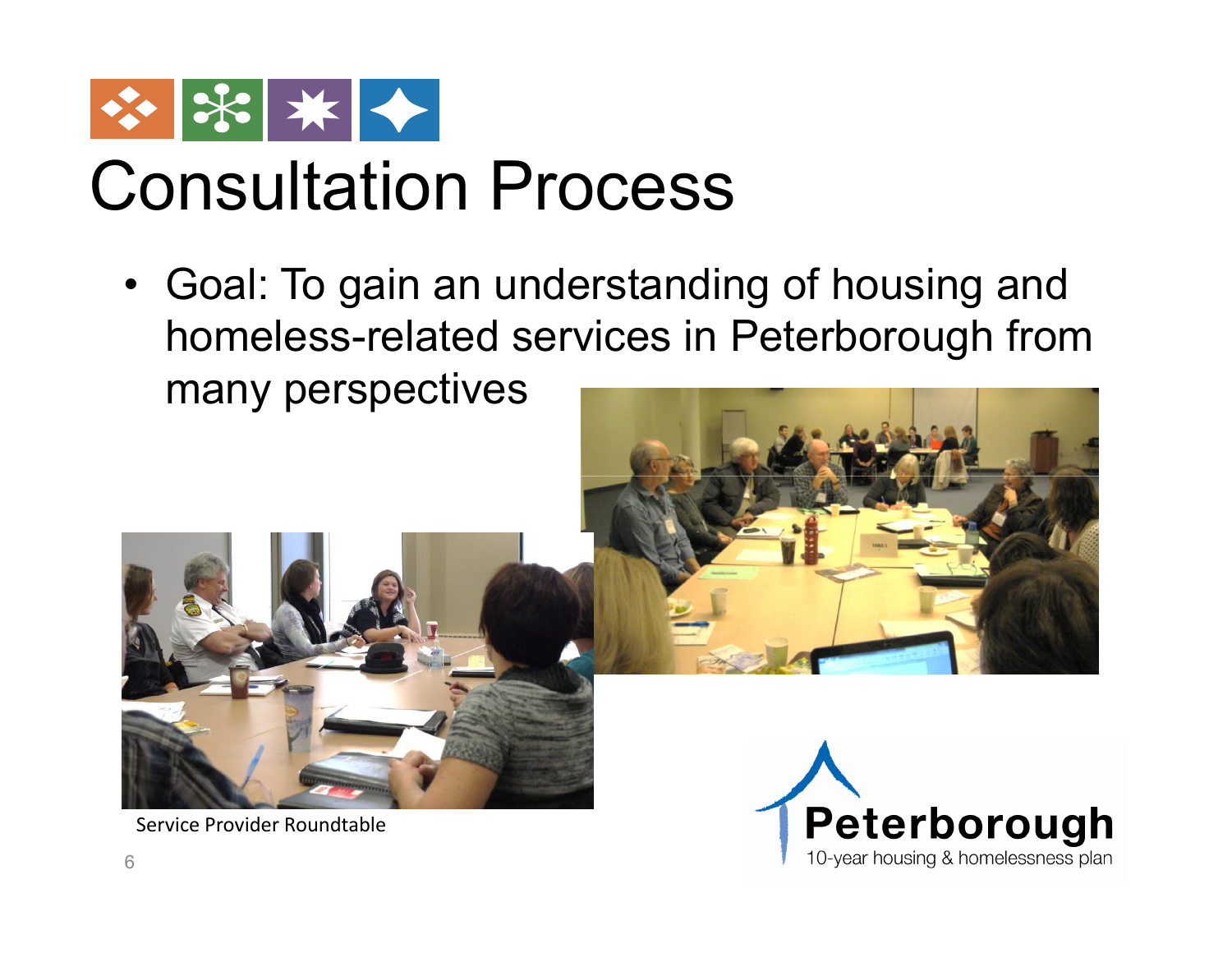

## Consultation Process

- Two community forums (February/June 2013)
- 20 meetings with committees and networks, municipal elected officials, City and County service providers, community advocates, private housing experts, aboriginal groups, people with lived experience
- 30 interviews with City, County and Township staff, service providers, developers and social housing providers

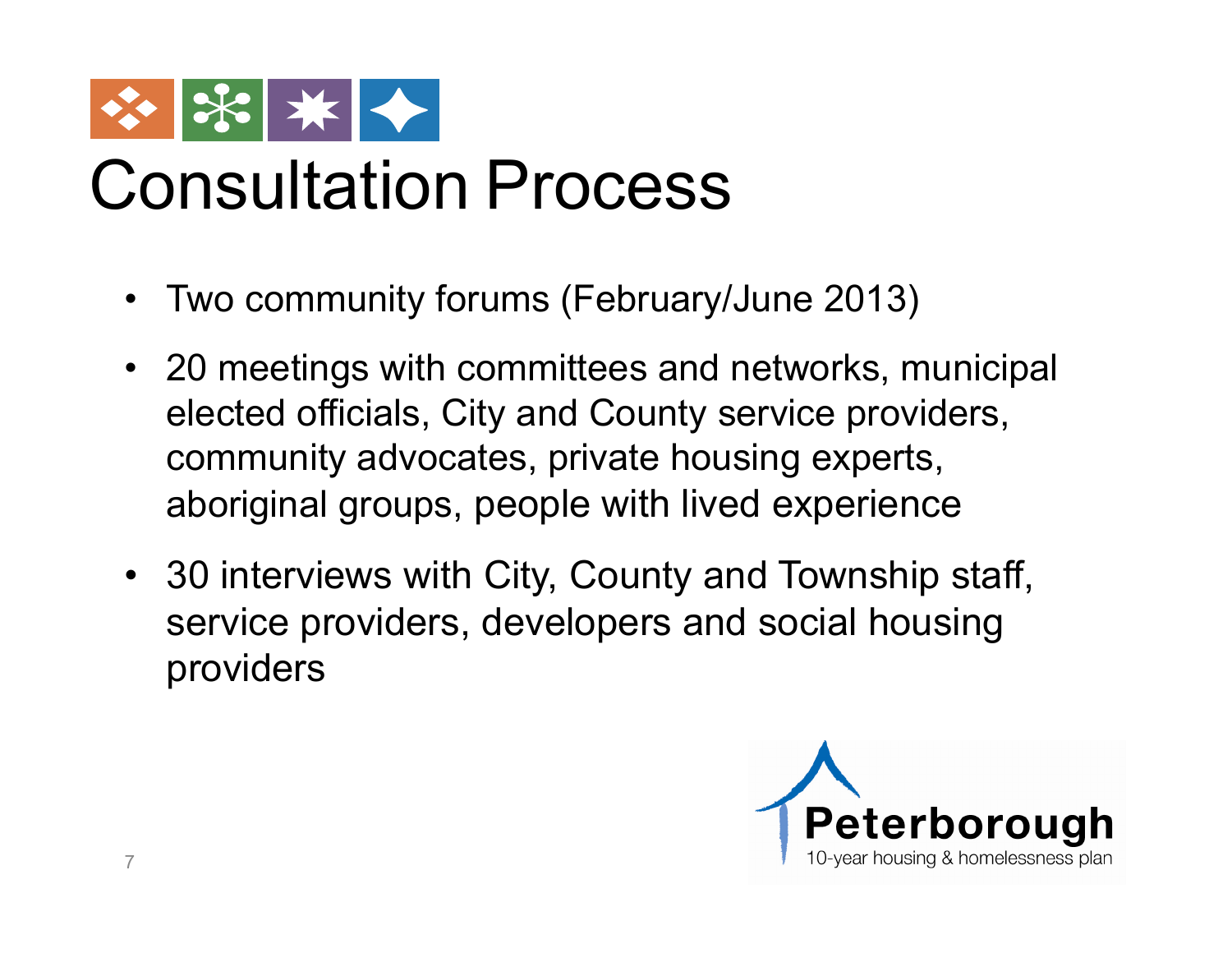

### Changes to the Plan since June 2013

- Sections have been added to the Plan
	- Financial and Staff Resources
	- Building on Strengths
	- Connection with Related Local Plans
	- Performance Measures
- NEW Action Plan has been created
- MMAH comments have been considered

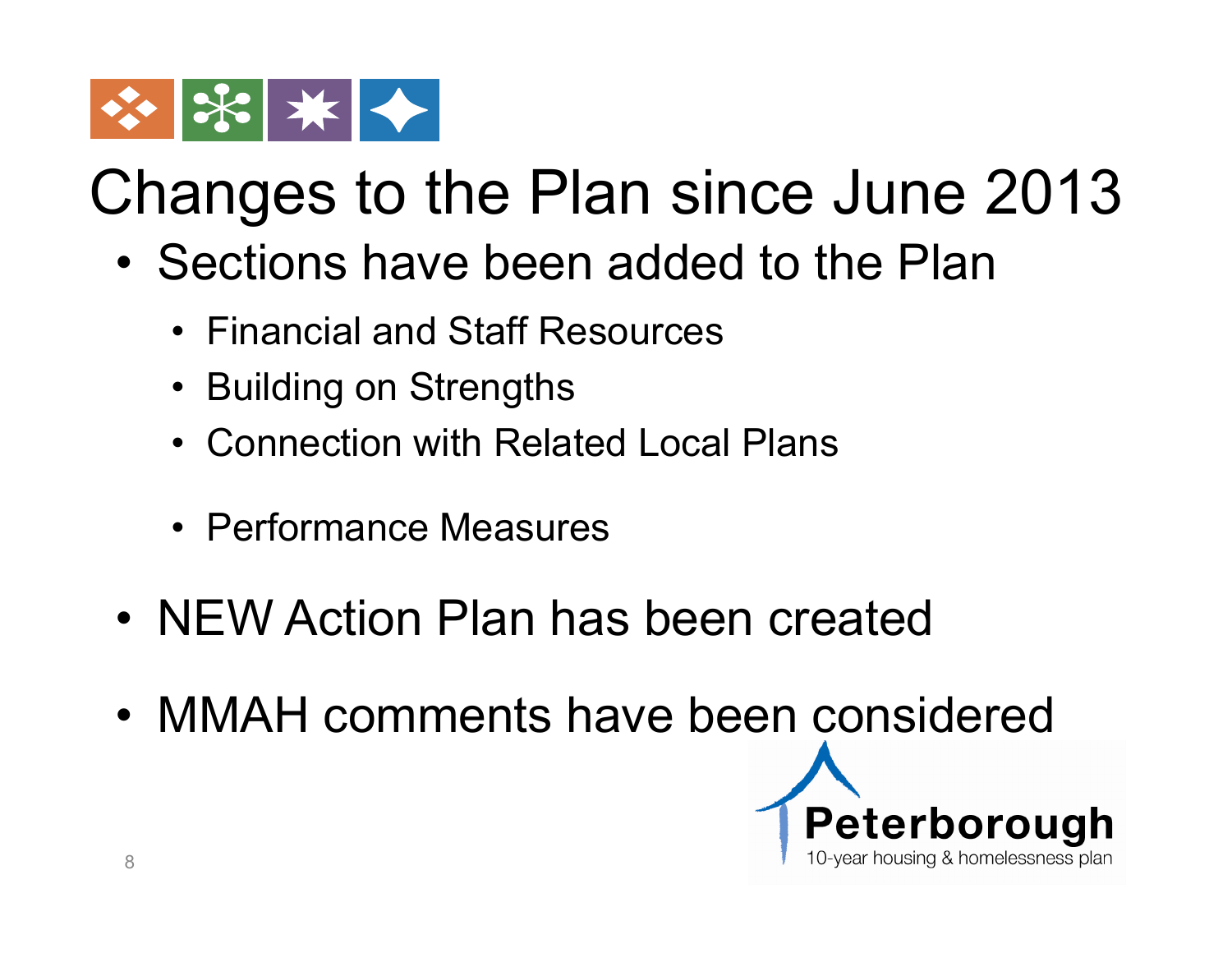

### Changes to the Plan since June 2013

- Provincial interests are addressed more directly housing needs of victims of domestic violence and people with disabilities
- Each of the 20 commitments has been refined to clarify intentions
- The first theme is now "Providing People-Centred Service" to emphasize on-going collaboration and consultation
- Direct quotes from community members from the June 6, 2013 meeting have been added.

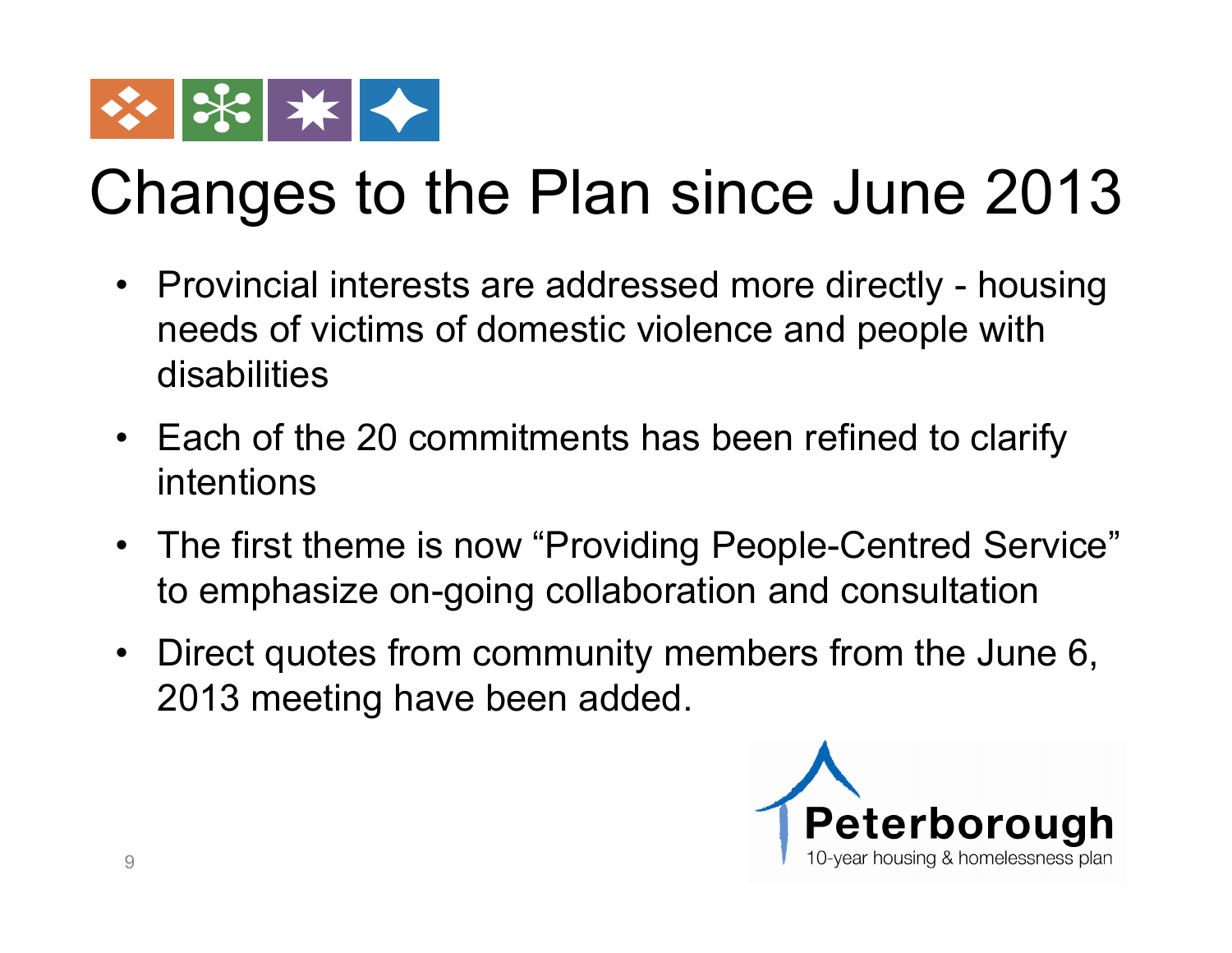

## The Plan

- Sets a strategic direction across City and County, and a timetable to monitor progress
- First time that planning for housing and homelessness services has been combined
- Relies on senior government, community partners in non-profit and private sectors
- Provides a guide for specific actions, and follows regular municipal approvals processes

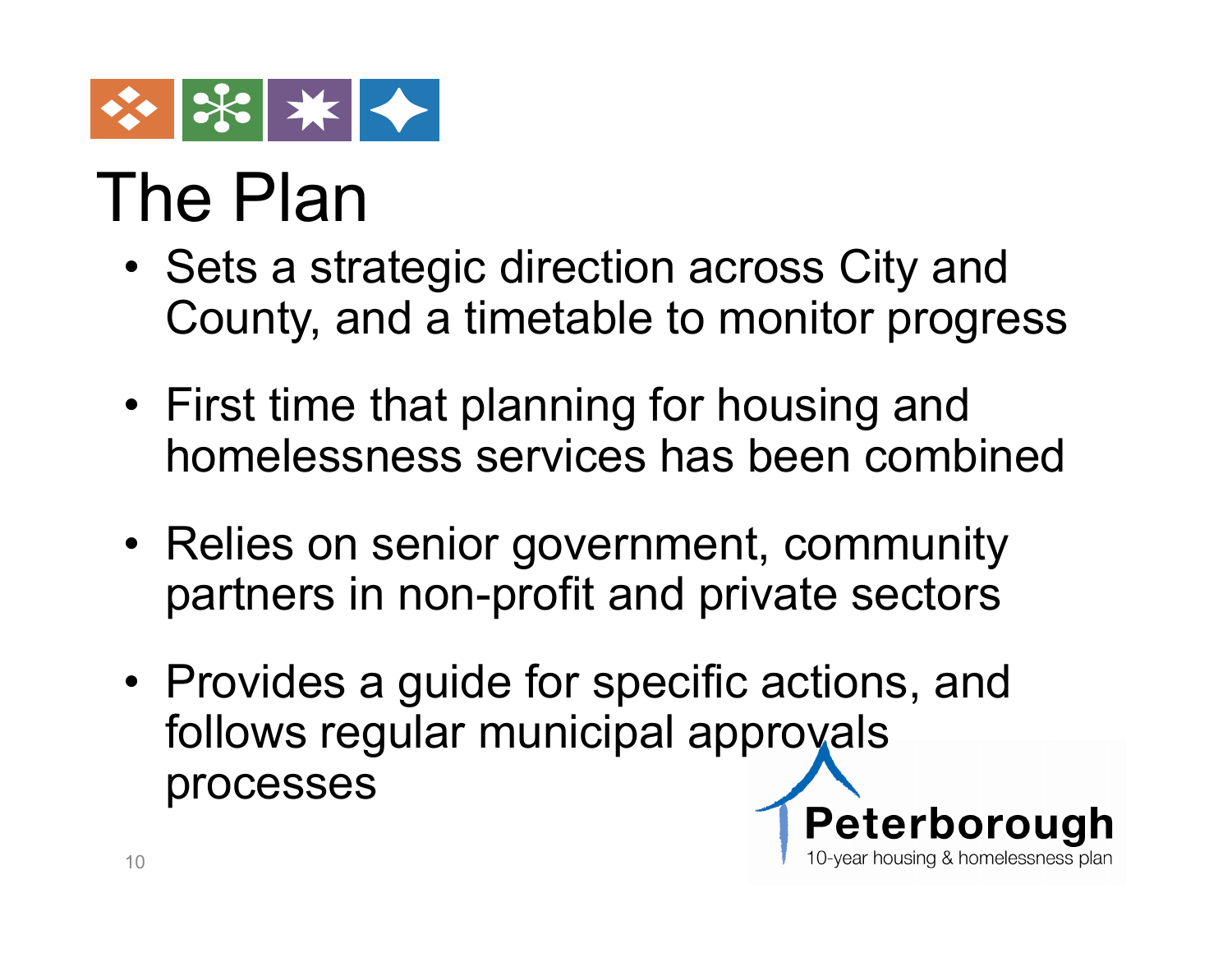# Four Themes

Providing People-Centred Service

**Creating Housing Affordability** 



Preventing Homelessness and Promoting Housing Stability

Transitioning Out of Homelessness

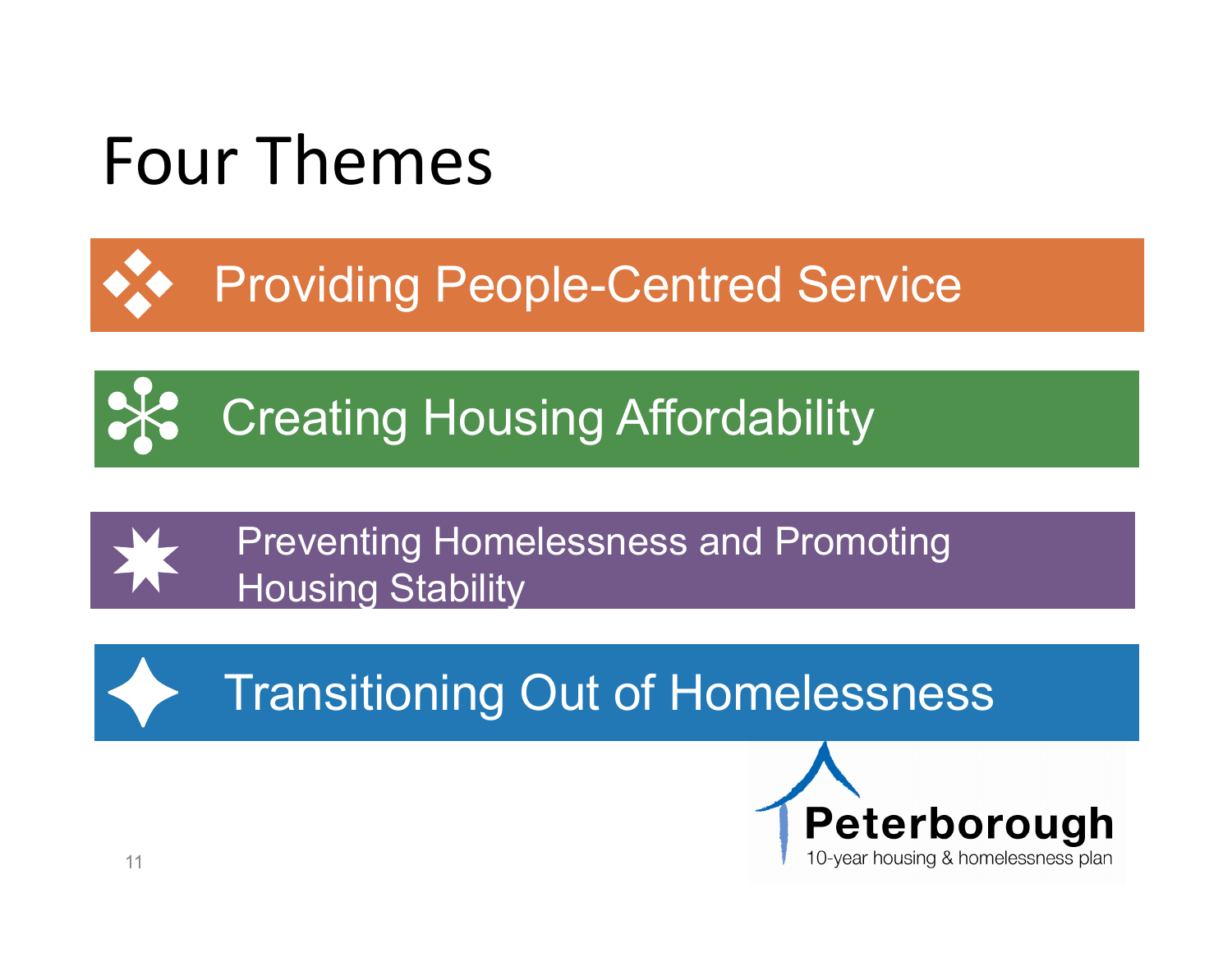#### Providing People-Centred Service

- 1. Engage community members including people who use services
- 2. Facilitate alignment of policy and strategic plans (municipal and other) using a service system approach
- 3. Examine local committees and service provider partnerships to ensure best use of resources
- 4. Pursue ways to share service data for effective service planning
- 5. Review the process of applying for RGI housing

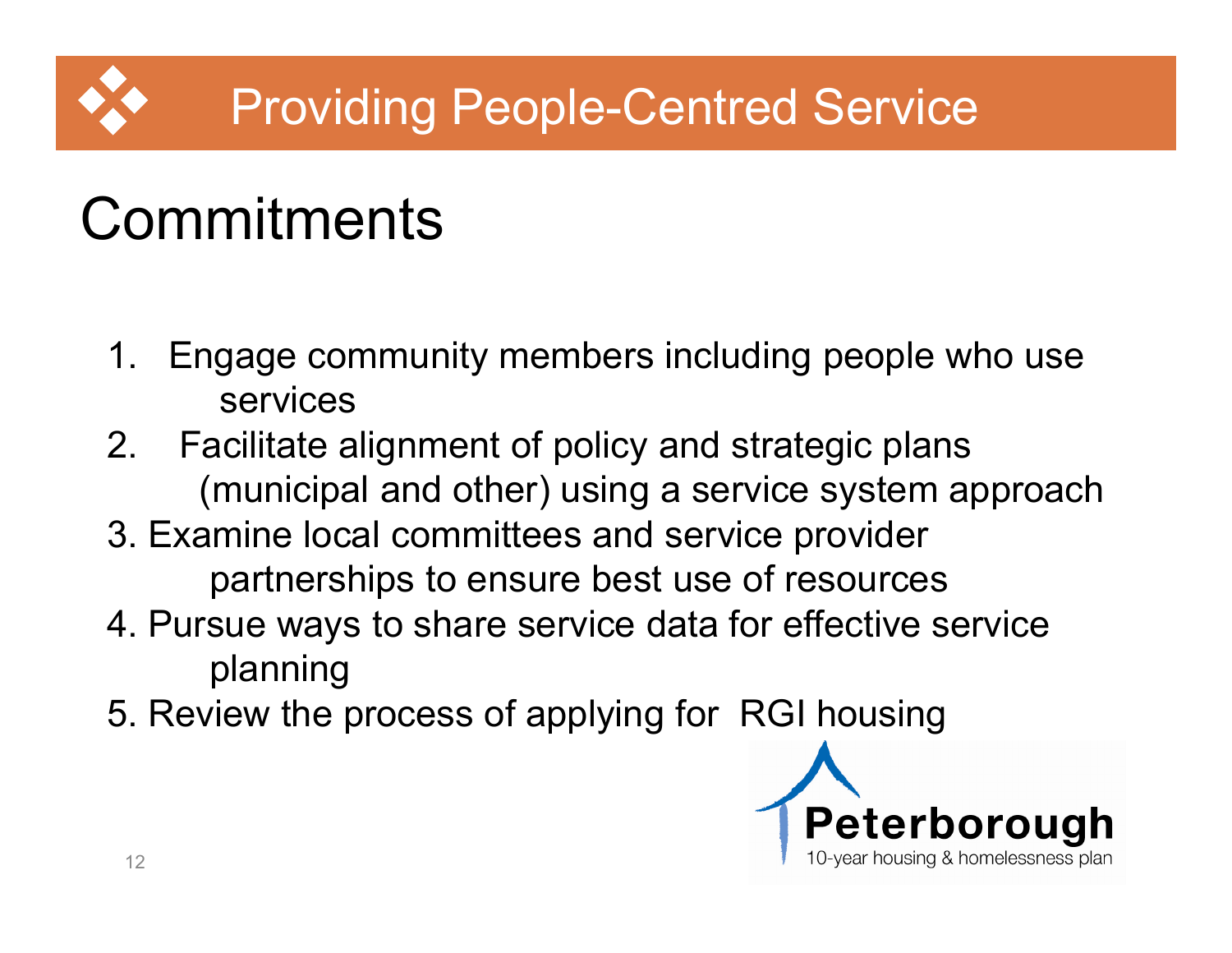#### Creating Housing Affordability

- 6. Expand rent supplements
- 7. Maximize use of government and private resources for new affordable rental housing
- 8. Support affordable housing in municipal planning documents (including second suites, garden suites and Community Improvement Plans)
- 9. Provide loans and grants for necessary home repairs
- 10. Develop a long-term strategy for existing social housing
- 11. Ensure necessary repairs to rental properties
- 12. Provide resources for affordable home ownership assistance

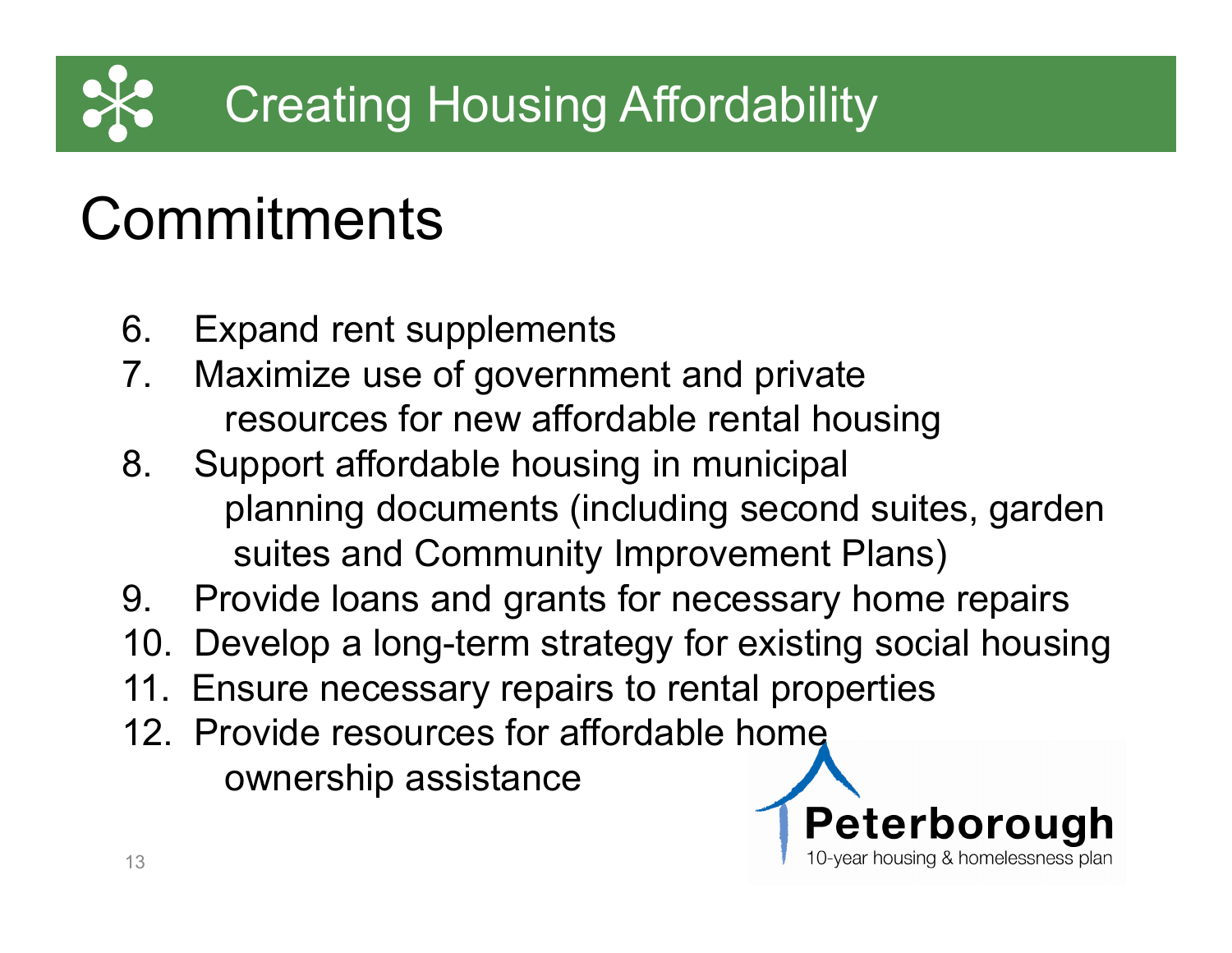

- 13. Maintain and enhance housing stability
- 14. Improve discharge planning from institutions, specifically hospital and correctional facilities
- 15. Expand mental health and addictions case planning and outreach
- 16. Pursue collaborative priority-setting among funders in homeless services

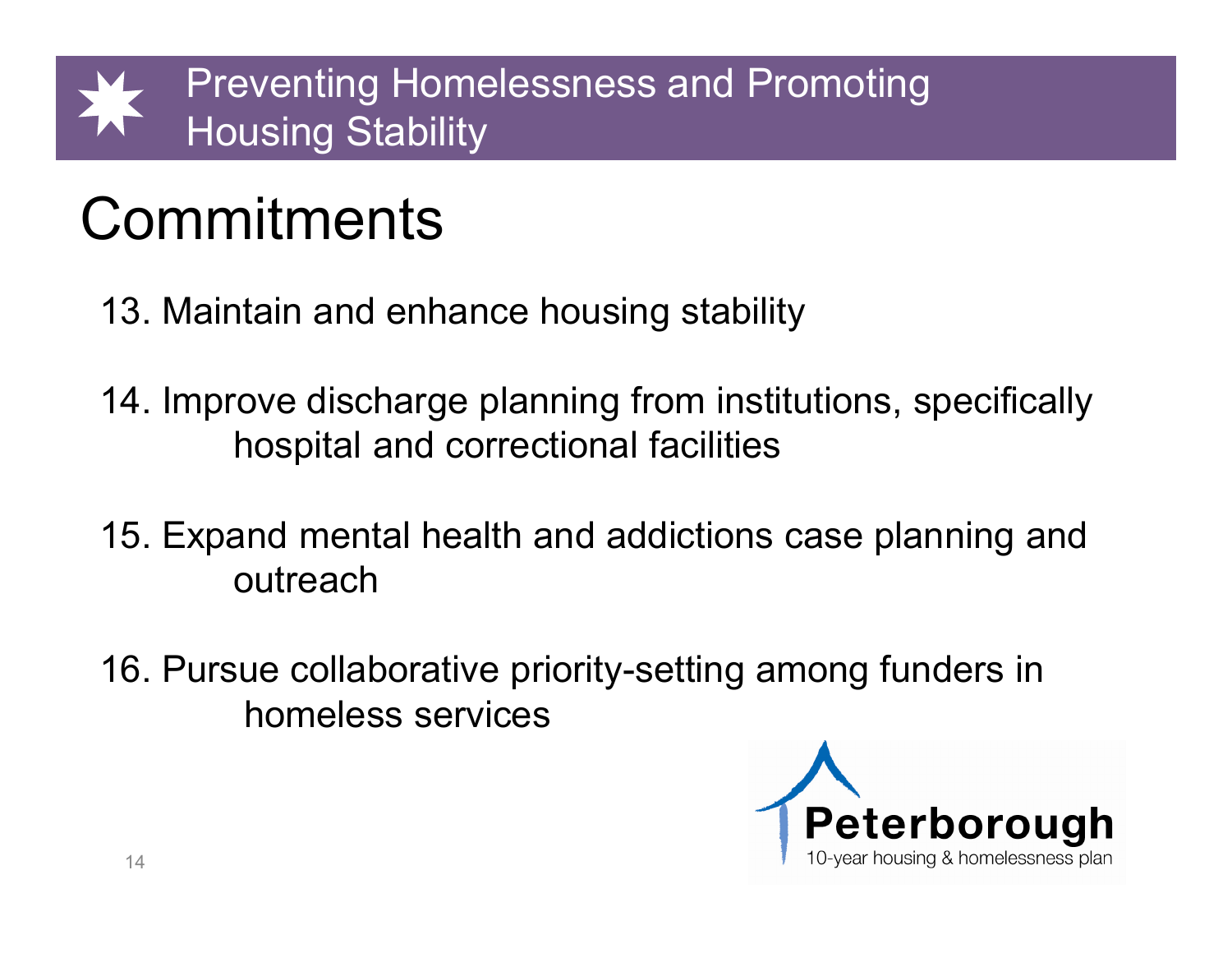#### Transitioning Out of Homelessness

- 17. Develop and implement a "Housing First" program model
- 18. Enhance Brock Mission facility and services
- 19. Improve collaboration with private sector landlords
- 20. Enhance supports that prepare people to move out of emergency shelters and to secure and maintain their housing

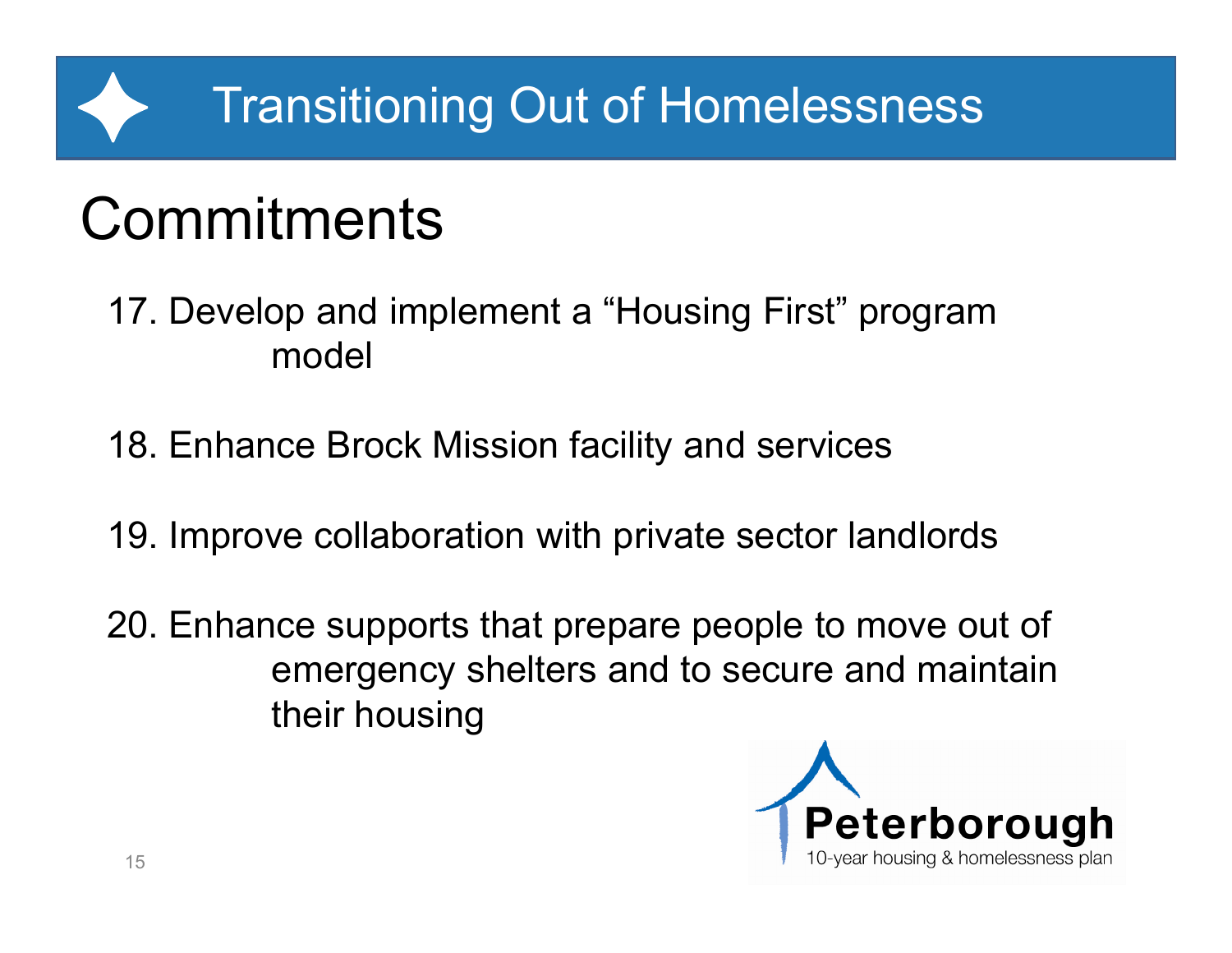

## Action Plan

- Guides implementation of 20 commitments over next 5 years, with specifics for 2014
- Identifies required resources from Federal and Provincial, and steps to access those resources
- Communicates collaboration opportunities to community partners
- Identifies roles for City, County, Townships, private sector, and non-profit sector